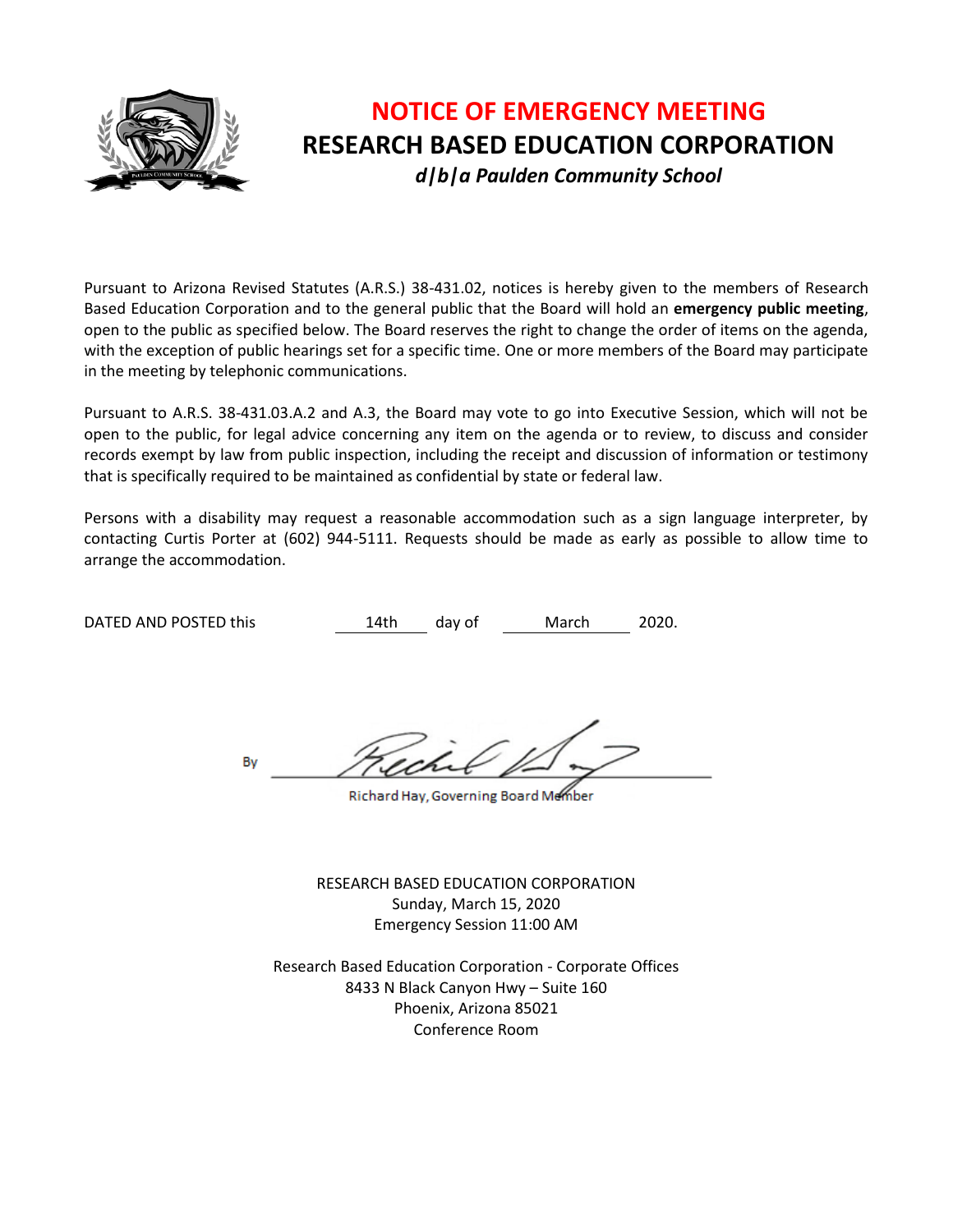

### **NOTICE OF PUBLIC REGULAR SESSION**

## **AGENDA**

**Sunday, March 15, 2020**

#### **1. Call to Order**

*The President will call the meeting to order.*

#### **2. Adoption of Agenda**

*The Board will now approve the formal agenda.*

#### **3. Audience of Citizens**

*At this time, the President of the Board will ask members of the audience if they would like to speak regarding any issue before the Board. No formal action may be taken on any issue unless the item appears on the Agenda. Members of the public wishing to comment on an agenda item may do so at the time the item appears on the agenda. Items not on the agenda may be addressed during the "Audience of Citizens". The Board may respond to criticism, ask that staff review a matter, or place an item on future agenda.*

#### **4. Executive Session**

*A.R.S. § 38-431.03 permits an executive session or closed meeting to be held for discussion and consideration of any of seven particular subjects. A majority of the members of the Governing Board must vote to convene an executive session during a public meeting held prior to the executive session. The general public is properly excluded from such a session. Only those individuals necessary to the conduct of such a meeting may be present. All matters discussed in an executive session must be kept confidential by those attending. No vote may be taken during an executive session. Any final action on an item discussed in an executive session must be taken during a public meeting. A.R.S. § 38-431.03.* 

*The purposes for which an executive session discussion may be held are the following:* 

- A. *Personnel matters involving a specific individual.*
- B. *Confidential records.*
- C. *Student discipline matters.*
- D. *Legal advice provided by the public body's attorney.*
- E. *Discussion of pending or contemplated litigation with the public body's attorney.*
- F. *Instruction of designated representatives concerning negotiations with employee organizations.*
- G. *International and interstate negotiations and negotiations by a city or town with a tribal council.*
- H. *Instruction of designated representatives concerning negotiations for the purchase of real property.*